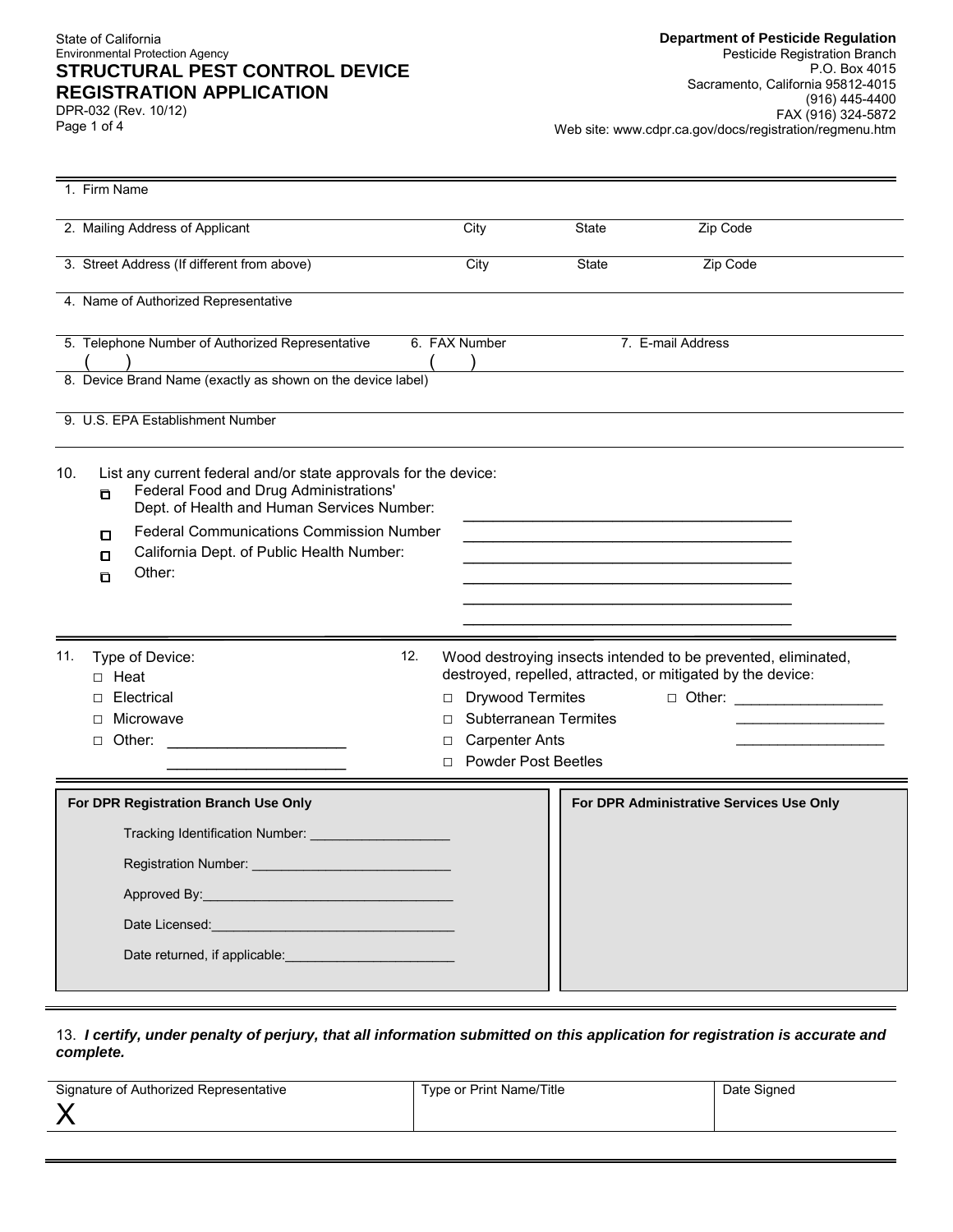#### State of California Environmental Protection Agency **STRUCTURAL PEST CONTROL DEVICE REGISTRATION APPLICATION**  DPR-032 (Rev. 10/12)

Page 2 of 4

# **Application Completion Instructions**

 California State law [AB 1134, (Chapter 651, Statutes of 1998)] requires specific types of pest control devices to be registered by the Department of Pesticide Regulation (DPR).

 Generally, the types of devices that require registration by DPR are those that control wood destroying insects. Those insects include, but are not limited to, termites, carpenter ants, and powder post beetles.

Devices are defined in Food and Agricultural Code (FAC) Section 15205(c)(1) as follows:

 "…any method, instrument, or contrivance intended to be use to prevent, eliminate, destroy, repel, attract, or mitigate any wood destroying pest…"

 Exemption: Excluded from the definition of device are pesticides, or equipment used for the application of pesticides, and firearms.

Wood destroying pests are defined in FAC Section 15205(c)(2) as including, but not limited to, …

"…insects such as wood borers and termites."

 Exemption: Devices that claim to control wood-decaying fungi, general household pests such as cockroaches, and vertebrate pests such as rats and mice are exempt from registration requirements.

### **General Application Requirements**

 INCOMPLETE APPLICATION FORMS WILL NOT BE PROCESSED. If any section of the application does not apply to your product, please enter N/A for that section. If you need further assistance to complete this form, contact DPR's Pesticide Registration Branch at (916) 445-4400.

### **Application Form Completion Requirements and Instructions**

The following information will help you complete this application form.

- 1. Firm Name: Please insert the name of the company applying for device registration.
- 2*.* Mailing Address: Please insert the mailing address, city, state, and zip code for the firm name described in line 1.
- 3. Street Address: Please insert the street address, city, state, and zip code for the firm listed in line 1, if that address is different from the mailing address listed in line 2.
- 4. Name of Authorized Representative: Please insert the name of an individual associated with the firm, who should be contacted regarding device registration issues.
- 5. Telephone Number of Authorized Representative: Please insert the telephone number, including area code, for the authorized representative.
- 6. **FAX Number:** Please insert the Facsimile number for the authorized representative. If none, please insert "N/A."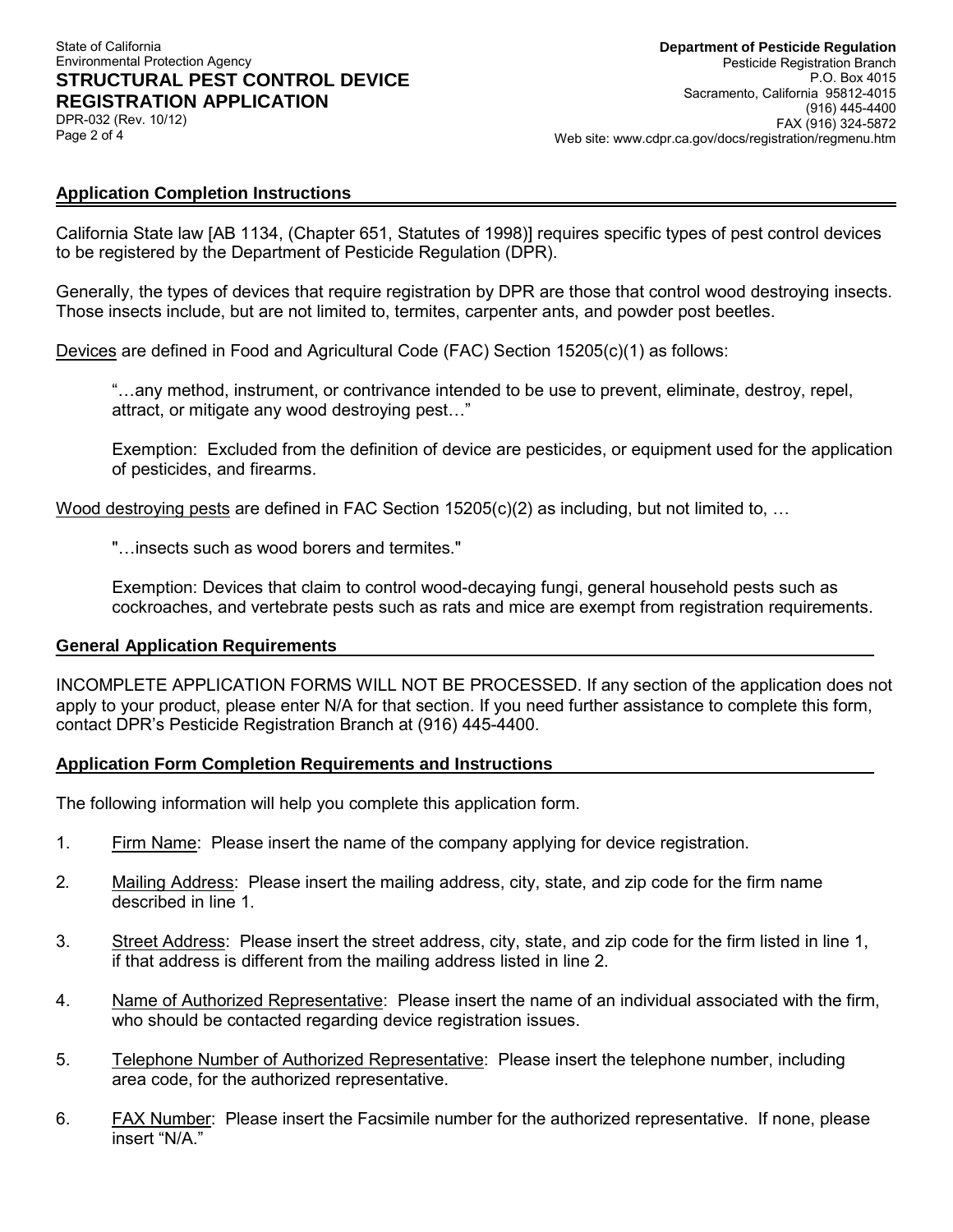# **STRUCTURAL PEST CONTROL APPLICATION**<br>DPR-032 (Rev. 10/12)

Page 3 of 4

P.O. Box 4015 Sacramento, California 95812-4015 FAX (916) 324-5872 DPR-032 (Rev. 10/12) Web site: <www.cdpr.ca.gov/docs/registration/regmenu.htm> State of California **Department of Pesticide Regulation**  Pesticide Registration Branch Sacramento, California 95812-4015 **DEVICE REGISTRATION** (916) 445-4400

**Application Form Completion Requirements and Instructions (continued)**

- 7. E-mail Address: Please insert the e-mail address for the authorized representative. Example: [Jjones@companyname.com](mailto:Jjones@companyname.com). If none, please insert "N/A."
- 8. Device Brand Name*:* Please insert the brand name for the device. Example: "Bugkiller."
- 9. L.S. EPA Establishment Number: Under federal laws and regulations, anyone who "produces" pest control devices, as defined, must obtain an Establishment Number for each producing location from the United States Environmental Protection Agency (U.S. EPA). Under federal laws and regulations, a "device" is any instrument or contrivance (other than a firearm) intended for trapping, destroying, repelling, or mitigating any pest. U.S. EPA does not require devices to be registered with the Agency, however, devices are subject to certain federal labeling, packaging, record keeping, and import/export requirements.

 Please enter the U.S. EPA Establishment Number for the device on line 9. For further information concerning federal pest control device establishment requirements, please contact U.S. EPA Region IX, Office of Pesticide Programs, 75 Hawthorne Street, San Francisco, California 94105, (415) 744-1066.

- 10. Federal/State Device Approvals: Please indicate current federal/state approvals for the device.
- 11. Type of Device: Please indicate the type of device for which the application is submitted.
- 12. Wood Destroying Pest(s): Please indicate the type of pests intended to be prevented, eliminated, destroyed, repelled, attracted, or mitigated by the device.
- 13. Signature/Date: The authorized representative must sign the application form, and include the date of the signature.

### **The device application package must contain the following items**:

- A. Cover Letter: A cover letter describing the type of registration action requested, and describing what information is being submitted to DPR.
- B. Application Form: The completed Structural Pest Control Device Registration Application (form DPR-032). Ensure that the application form is complete and signed. It is suggested that a photocopy of the application materials be maintained for your files.
- C. Application Fee: An application fee of \$200.00 is required to be submitted with each application to register a structural pest control device. Make check or money order payable to the Cashier, Department of Pesticide Regulation. No currency or coin will be accepted.
- D. Labeling: Six (6) copies of the device product labeling. The labeling must include:
	- Printed directions for use of the device.
	- The name, brand, or trademark under which the device will be sold.
	- The name and address of the device manufacturer, importer, dealer, or vendor.
	- Any necessary safety precautionary statements associated with the use of the device.